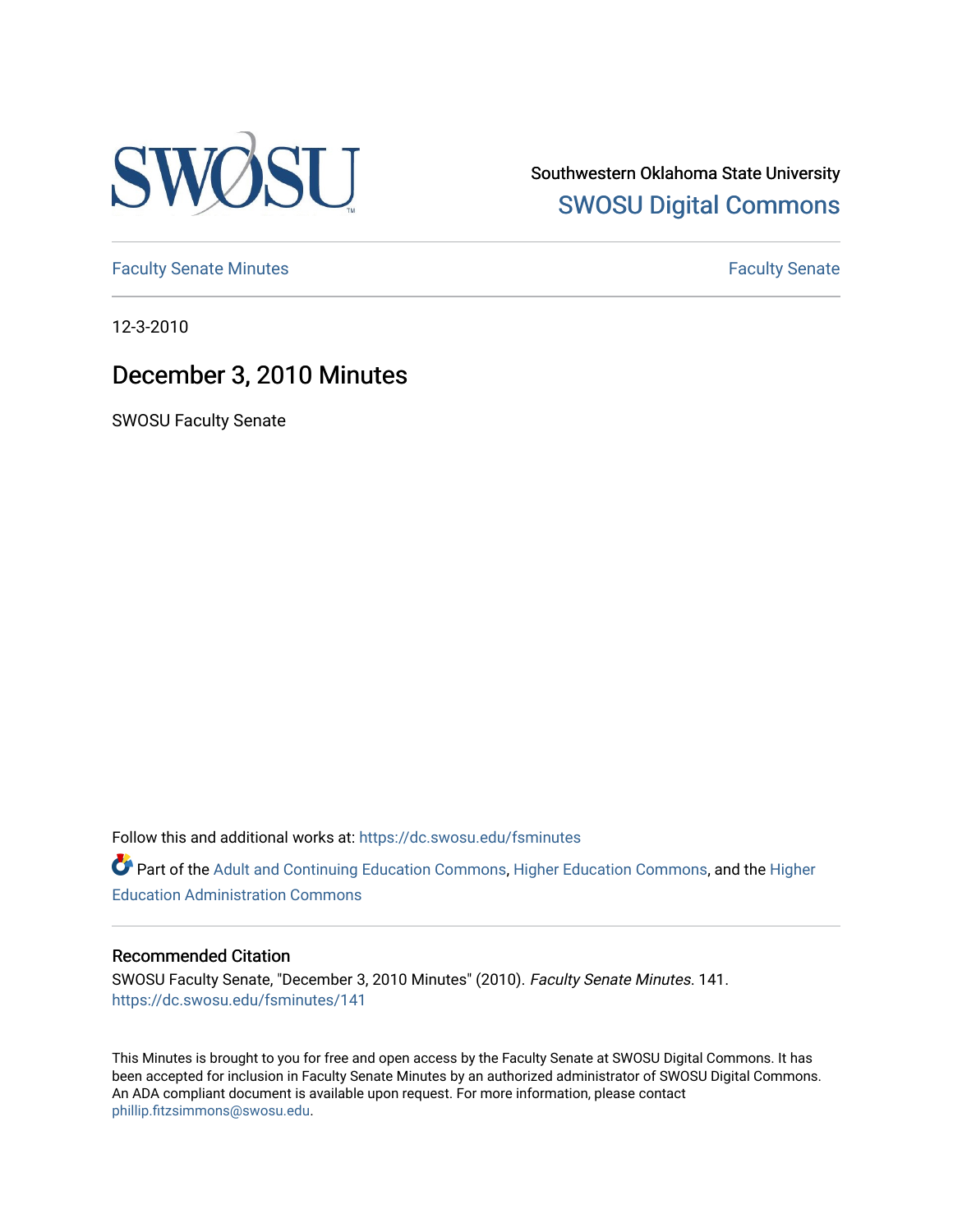#### **Southwestern Oklahoma State University Faculty Senate Meeting December 3, 2010** *APPROVED* **Faculty Senate Meeting Minutes**

- **I. Call to Order:** The December 3, 2010 meeting of the Faculty Senate was called to order at 1:03 p.m. in Education 201 with FS President Muatasem Ubeidat presiding.
- **II. Establish Quorum:** The following members were present: Warren Akers, Amy Barnett, John Bradshaw, Kathy Brooks (Sayre), Tiffany Kessler for Erin Callen, Dayna Coker (Sayre), Kevin Collins, Cody Timmons for David Esjornson, Fred Gates, Tony Stein for Terry Goforth, Rita Hays, Dick Kurtz, Sophia Lee, Jim Long, Scott Long, Jerry Dunn for Ralph May, Evette Meliza, Warren Moseley, Edna Patatanian, Eric Paul, Chad Ramirez, Les Ramos, Lisa Schroeder, Muatasem Ubeidat, Tamra Weimer, Dennis Widen, and Jonathan Woltz.
- **III. Certification of Substitutes:** Tiffany Kessler for Erin Callen, Cody Timmons for David Esjornson, Tony Stein for Terry Goforth, Jerry Dunn for Ralph May.
- **IV. Presentation of Visitors:** None
- **V. Approval of Minutes:** Minutes of November 19, 2010 meeting were approved by voice vote**.**
- **VI. Announcements:**

## **A. FS President Muatasem Ubeidat:**

**From the Provost:** SWOSU will hold inaugural events for President Randy Beutler next Tuesday and Wednesday, December 7 and 8.

The inaugural ceremony, which is open to everybody, is at 3 p.m. on Wednesday in the Fine Arts Center. We are encouraging SWOSU employees and students to attend, so we ask offices to maintain a "skeleton crew" and allow employees to attend. A reception will follow the ceremony in Room 102 of the Fine Arts Center.

All faculty and staff marching in the processional (in regalia) should meet in Room 102 of the Fine Arts Center by 2:40 to dress in regalia and assemble for the processional. Everyone should be prepared to depart Room 102 by 2:55 p.m.

# **B. Acting FS Secretary/Treasurer Kevin Collins, for David Esjornson:**

**1. Roll Sheet** – please sign.

#### **2. Treasurer's Report: No activity in either account.**

|  | <b>a.</b> BancFirst Checking Account |           |
|--|--------------------------------------|-----------|
|  | <b>October Meeting Balance:</b>      | \$2126.55 |
|  | <b>CURRENT BALANCE:</b>              | \$2126.55 |
|  |                                      |           |

- **b.** University account: October Meeting balance: \$106.00 CURRENT BALANCE: \$106.00
- **C. FS President-elect Kevin Collins:** Nothing to report.
- **D. FS Past President Scott Long:** Nothing to report
- **E. Student Government Representative:** Nolan Lawless for Josh Buxton.